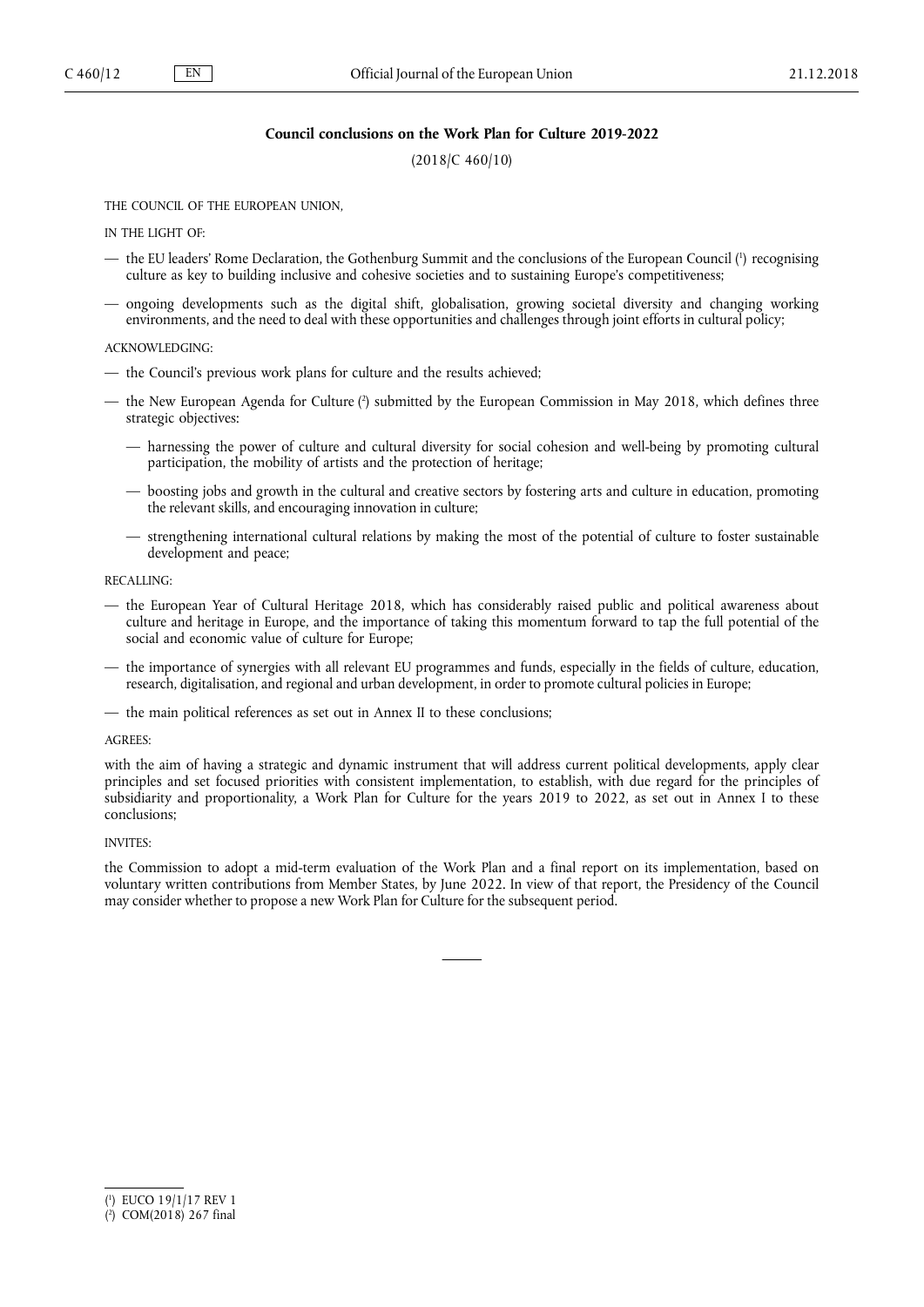#### *ANNEX I*

# I. **GUIDING PRINCIPLES**

The Work Plan for Culture is based on the following guiding principles:

- Culture has an intrinsic value.
- Culture contributes to sustainable social and economic development.
- Cultural and linguistic diversity is a key asset of the European Union and its protection and promotion is central to cultural policy at European level.
- Cultural mainstreaming requires a holistic and horizontal approach as regards legislation, financing and cross-sectoral cooperation.
- Regular dialogue between Member States, European institutions and civil society as well as thematic cooperation with international organisations create synergies and lead to better results.
- Better governance requires clear responsibilities and engagement by all actors involved.
- Regular monitoring by the Presidency of the Council is necessary to track the progress of the actions.
- Flexibility of the Work Plan for Culture is essential to be able to react to a changing policy environment.

# II. **PRIORITIES**

The Council selects the following priorities in view of their contribution to cultural diversity, their European added value and the need for joint action:

- A. Sustainability in cultural heritage
- B. Cohesion and well-being
- C. An ecosystem supporting artists, cultural and creative professionals and European content
- D. Gender equality
- E. International cultural relations

Digitalisation and cultural statistics are important horizontal issues which will be considered accordingly. Digitalisation creates new and innovative possibilities for art and culture in terms of access, expression, preservation, dissemination and consumption. Cultural statistics support evidence-based policy making at European and national level. The regular production of comparable and reliable cultural statistics over time allows for the identification of trends and the design of sound policies.

Furthermore, special attention should be paid to synergies between the priorities.

#### A. **Sustainability in cultural heritage**

Cultural heritage is both the manifestation of cultural diversity passed down from previous generations and a resource for sustainable cultural, social, environmental and economic development in Europe. Conservation, preservation and safeguarding, research, educational activities and knowledge transfer, financing, participatory governance and contemporary interpretation are key areas that will benefit from a comprehensive strategic approach. During the European Year of Cultural Heritage 2018, a large number of diverse activities took place all across Europe. To ensure its legacy, follow-up measures and mainstreaming activities need to be developed, including an Action Plan for Cultural Heritage by the Commission. The work of the European Year's national coordinators should be taken into account as well.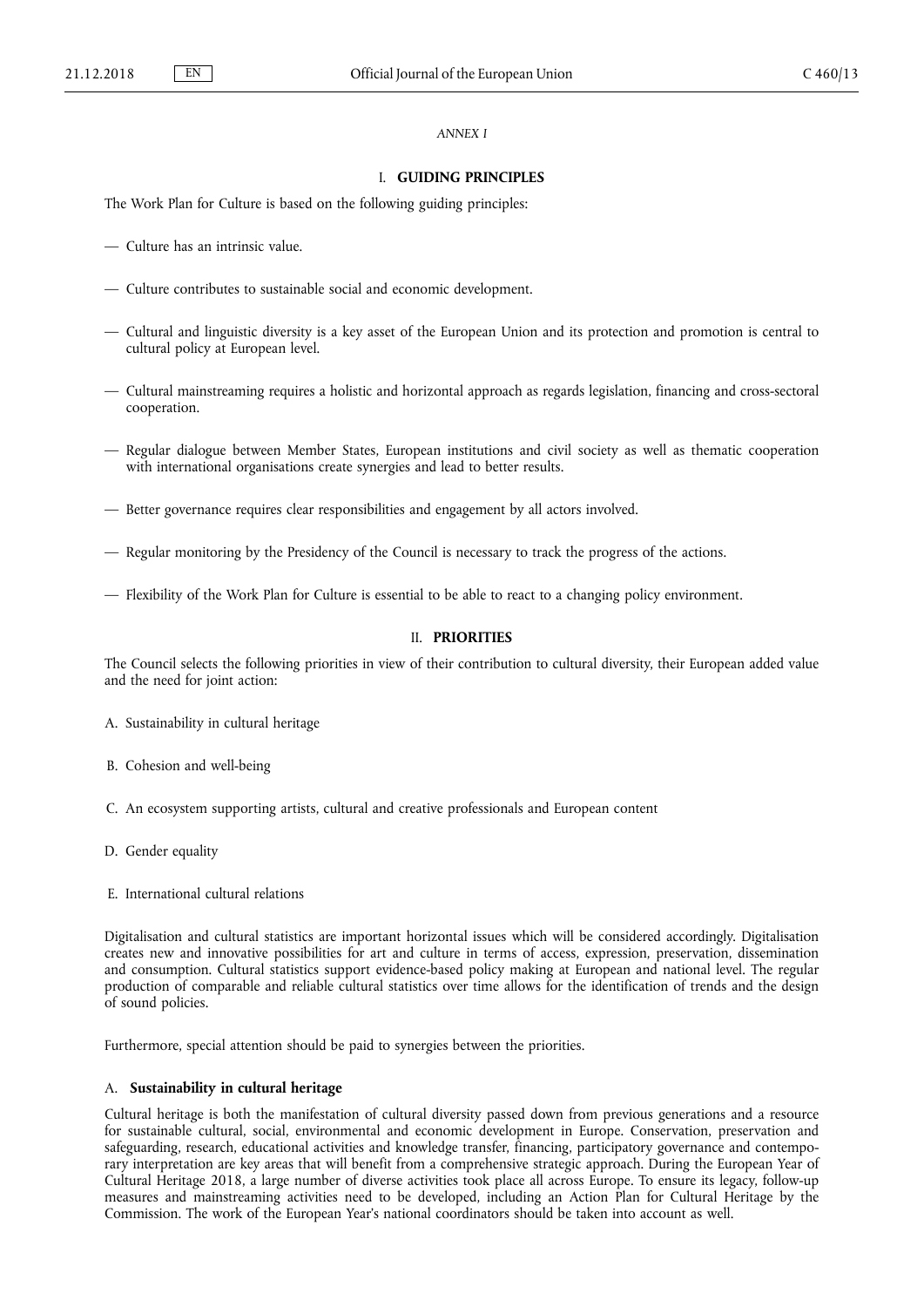#### B. **Cohesion and well-being**

Access to culture and participation in cultural life promote individual empowerment, democratic consciousness and social cohesion through exchanges with other people and civic engagement. Changing user behaviour due to digitalisation, ageing and culturally diverse societies call for a better understanding of different audiences. A stronger orientation towards the interests and needs of specific groups, such as young people, older people, people with disabilities, people with a migrant background and people living in poverty or material deprivation, is necessary. Digital technologies are an asset for audience development and innovative methods of participation. Cross-sectoral cooperation with other areas, such as education, social care, healthcare, science and technology, and regional and urban development, has a significant effect on cohesion and well-being. Special attention should be paid to the role of culture at local level, to the quality of architecture and the living environment and to culture-led social innovations contributing to the development of cities and regions across the EU.

#### C. **An ecosystem supporting artists, cultural and creative professionals and European content**

Artistic freedom is closely linked to the social and economic conditions of cultural professionals and institutions. The cultural and creative sectors in Europe are characterised by self-employment, small- and micro-enterprises, and cultural and linguistic diversity. Artists and cultural and creative professionals tend to have project-based careers and a high degree of mobility, while they often have an irregular and unpredictable income and combine several jobs to earn a living. Innovation is particularly driven by individual artists, creators and small cultural institutions, whose value creation is mainly based on intangible assets, such as original ideas, know-how and creativity. In order to increase Europe's competitiveness and to stimulate innovation, Europe must build on its creative and cultural assets. The mobility of artists and cultural and creative professionals, the circulation and translation of European content, training and talent development, fair pay and working conditions, access to finance and cross-border cooperation are issues of specific interest for research and exchange at European level.

#### D. **Gender equality**

Gender equality is a pillar of cultural diversity. Culture has a key role to play in challenging stereotypes and promoting societal changes. Yet intersectional gender gaps persist in almost all cultural and creative sectors. Women as artists and cultural professionals have less access to creation and production resources, are generally paid much less than men and are under-represented in leadership and other decision-making positions as well as on the art market. These disparities need to be acknowledged and tackled by specific policies and measures. In order to raise awareness at political and administrative levels and within the different sectors, there is a need for comprehensive data and an exchange of good practice.

#### E. **International cultural relations**

Building on the notion that culture is a value in its own right, the international cultural relations of the EU should strengthen awareness of the vital role of culture and its positive socio-economic effects, which address important issues and challenges at global level. A strategic step-by-step approach to international cultural relations followed by concrete actions for its implementation is necessary. Such an approach should entail a bottom-up perspective, encourage peopleto-people contacts and promote intercultural dialogue. Full complementarity with Member States' actions and actions carried out by the Council of Europe and UNESCO has to be ensured.

#### III. **IMPLEMENTATION**

The Council invites the Member States and the Commission to work together on the priorities of the Work Plan for Culture, which is implemented by a dynamic rolling agenda as set out in Chapter IV and in Annex A. The Work Plan for Culture requires monitoring by the Presidency of the Council and, if necessary, may be adjusted by the Council in light of results achieved and/or policy developments at European level.

Topics in each priority area are addressed in several steps, applying appropriate working methods. Every step is implemented either by the Commission, the Council, the Presidency of the Council or another interested Member State.

The following working methods, among others, can be applied: the Open Method of Coordination (OMC), ad hoc or Commission-led expert groups, peer-learning activities, studies, conferences, stocktaking seminars, the European Culture Forum, dialogue with civil society, pilot projects, joint initiatives with international organisations, Council conclusions and informal meetings of officials from Ministries of Culture and, if appropriate, from other ministries.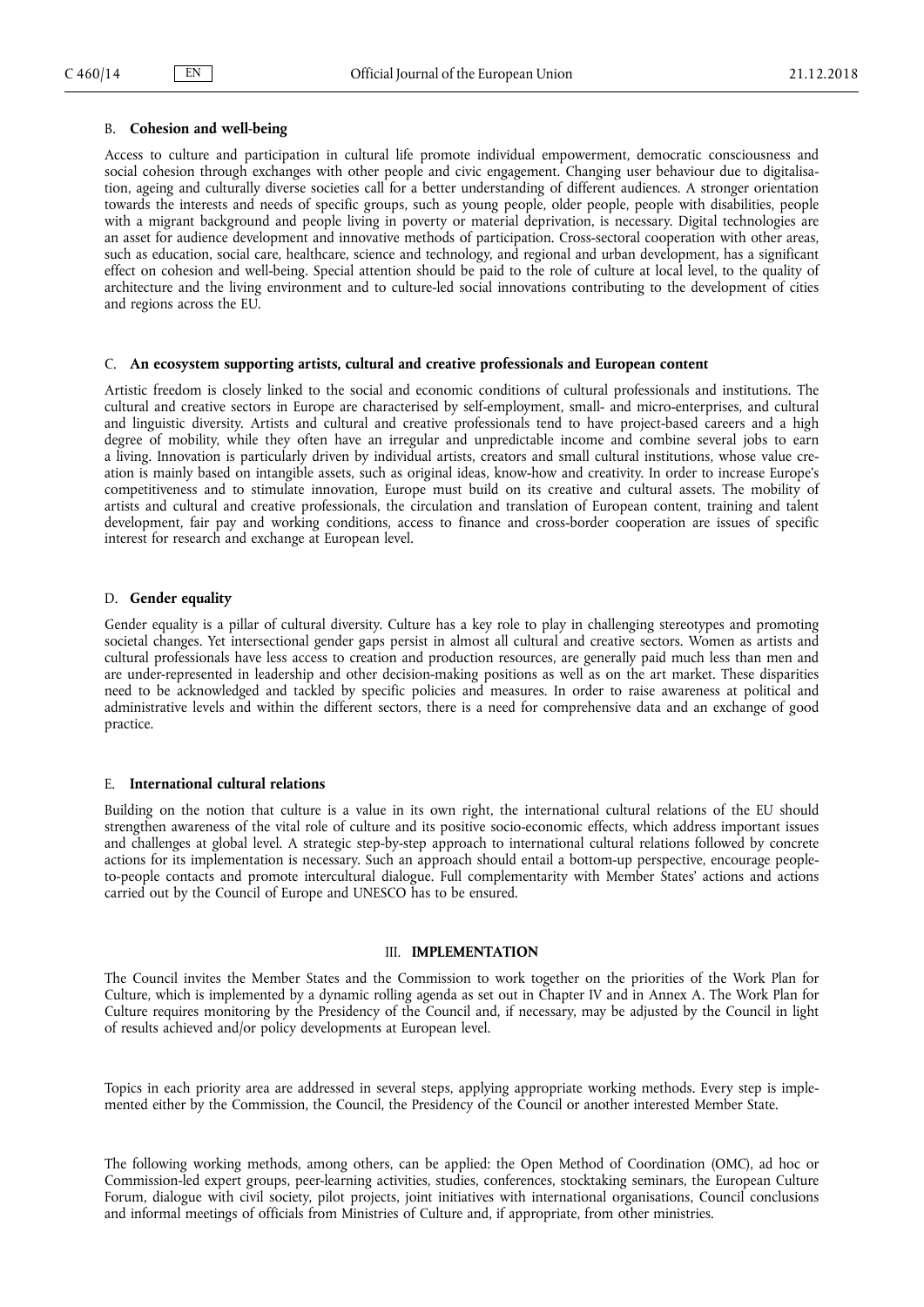The principles relating to the membership and functioning of OMC groups are set out in Annex B.

The Member States and the Commission are encouraged to disseminate the outputs of the Work Plan for Culture widely and to take them into account where appropriate when developing policies at European and national level.

# IV. **ACTIONS**

In relation to the priorities and working methods as described in Chapters II and III the following actions will be carried out.

## A. **Sustainability in cultural heritage**

# *Topic:*

Participatory governance

#### *Working methods:*

Peer-learning activity followed by a conference hosted by the Commission

#### *Rationale:*

Participatory governance is an innovative, people-centred and forward-looking approach, introducing a real change in how cultural heritage is managed and valued. As a follow-up to the OMC group 'Participatory governance of cultural heritage' (2016/17) and the European Year of Cultural Heritage 2018 experts will exchange good practice through peerlearning and discuss how to support participatory processes. With respect to the 'Convention on the Value of Cultural Heritage for Society (Faro Convention)' the know-how of the Council of Europe should be taken into account.

#### *Target outputs:*

The activities will increase networking and knowledge transfer in the field and will, in the long term, help to foster participatory governance of cultural heritage.

# *Topic:*

Adaptation to climate change

## *Working methods:*

OMC group, including a mapping exercise

## *Rationale:*

With regard to 'The Paris Agreement' (2015) and UN Sustainable Development Goal 13 on climate action, experts will identify and exchange good practices and innovative measures for the historical environment in relation to climate change. Information from Horizon 2020 scientific projects will be shared and EU activities, including the 'Study on safeguarding heritage from disasters' (2018), will be inventoried. Specific focus should be given to the energy efficiency of historical buildings, the design and transformation of the cultural landscape and the safety of heritage under extreme climate circumstances.

## *Target outputs:*

The exchange will lead to awareness-raising and capacity-building of national heritage experts on sustainability of cultural heritage. Their recommendations will contribute to discussions and planning of climate change measures at European and national level.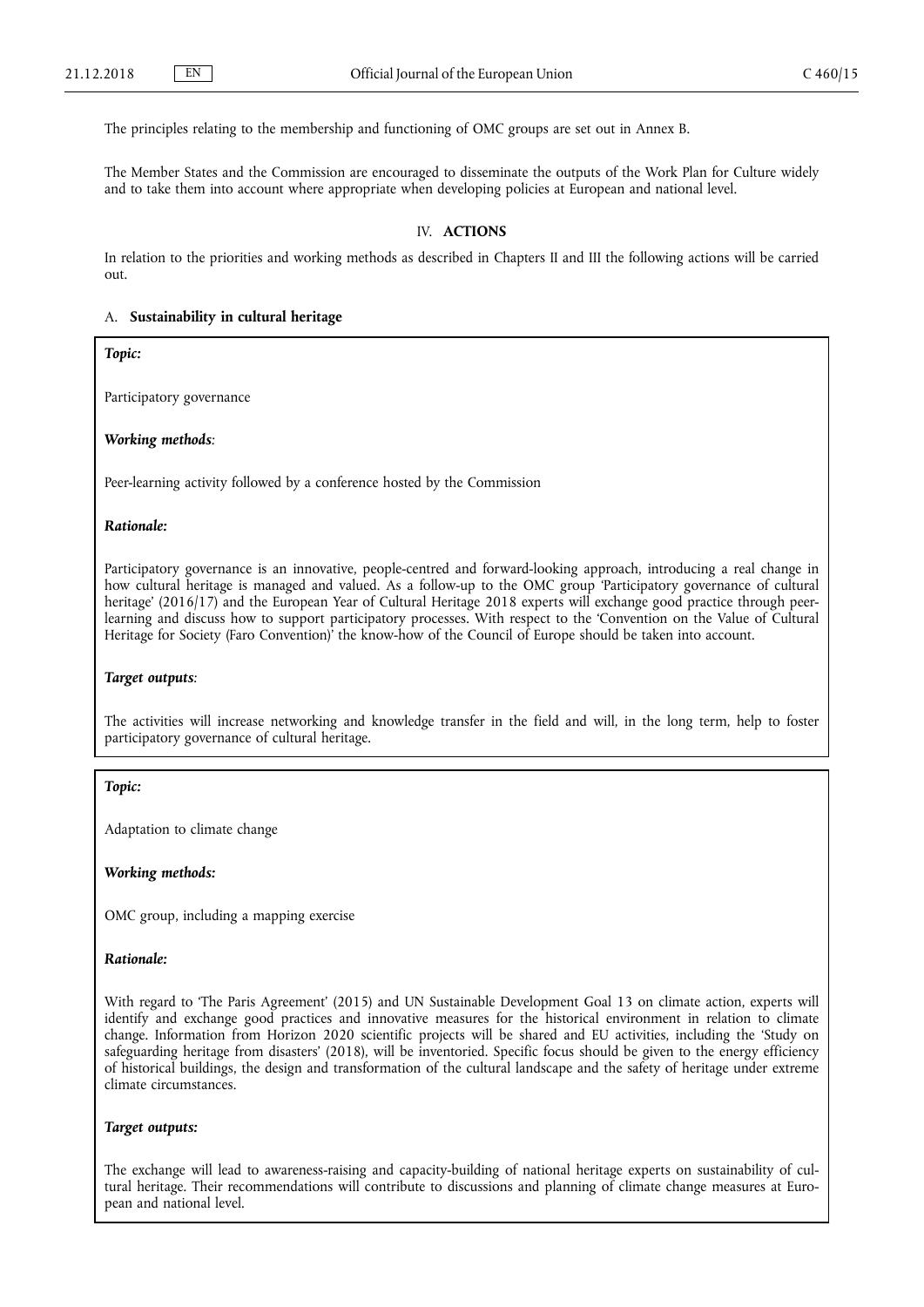Quality principles for cultural heritage interventions

#### *Working methods:*

Presidency workshop and peer-learning activity, and appropriated follow-up

#### *Rationale:*

As a follow-up to the European Year of Cultural Heritage 2018 and the OMC group 'Skills, training and knowledge transfer: traditional and emerging heritage professions' (2017/2018), experts will exchange practical examples of interventions on heritage through EU funds. As the issues of reconstruction and authenticity are not always properly addressed, it is important to ensure that decisions on any changes to the historical environment are based on a proper assessment of the consequences and proper understanding of the heritage value.

#### *Target outputs:*

The aim is to develop guidelines governing the next generation of EU funds, ensuring quality principles for conservation and safeguarding in heritage. The experts will deliver a comprehensive analysis and recommendations regarding the quality principles to be applied throughout interventions affecting the historical environment.

## *Topic:*

Alternative funding for cultural heritage

#### *Working methods:*

Workshops hosted by the Commission

# *Rationale:*

Due to the strong pressure on public budgets devoted to cultural heritage, alternative sources of funding are being developed, from public/private partnerships, to the involvement of lotteries and tax credit for donations. The role of foundations will also be examined in this context.

#### *Target outputs:*

The aim is to identify new sources of funding for cultural heritage and transferable best practices in order to promote its economic sustainability.

#### B. **Cohesion and well-being**

## *Topic:*

Social cohesion

#### *Working methods:*

OMC group followed by a Presidency conference

## *Rationale:*

After reviewing the report of the OMC group on 'Fostering the contribution of culture to social inclusion' (2017/18), a follow-up OMC group will be given a new mandate to explore specific topics of particular interest in more depth, such as the need to include culture as a cross-cutting issue in the fields of social policy, health policy and local development, among others. Subsequently a conference will be organised to disseminate the results achieved and insights gained. If required, further steps should be discussed afterwards.

## *Target outputs:*

The aim is to identify best practices of cross-sectorial cooperation, which have relevant social and economic impact. Funding possibilities under the Creative Europe Programme and other relevant EU programmes will be explored.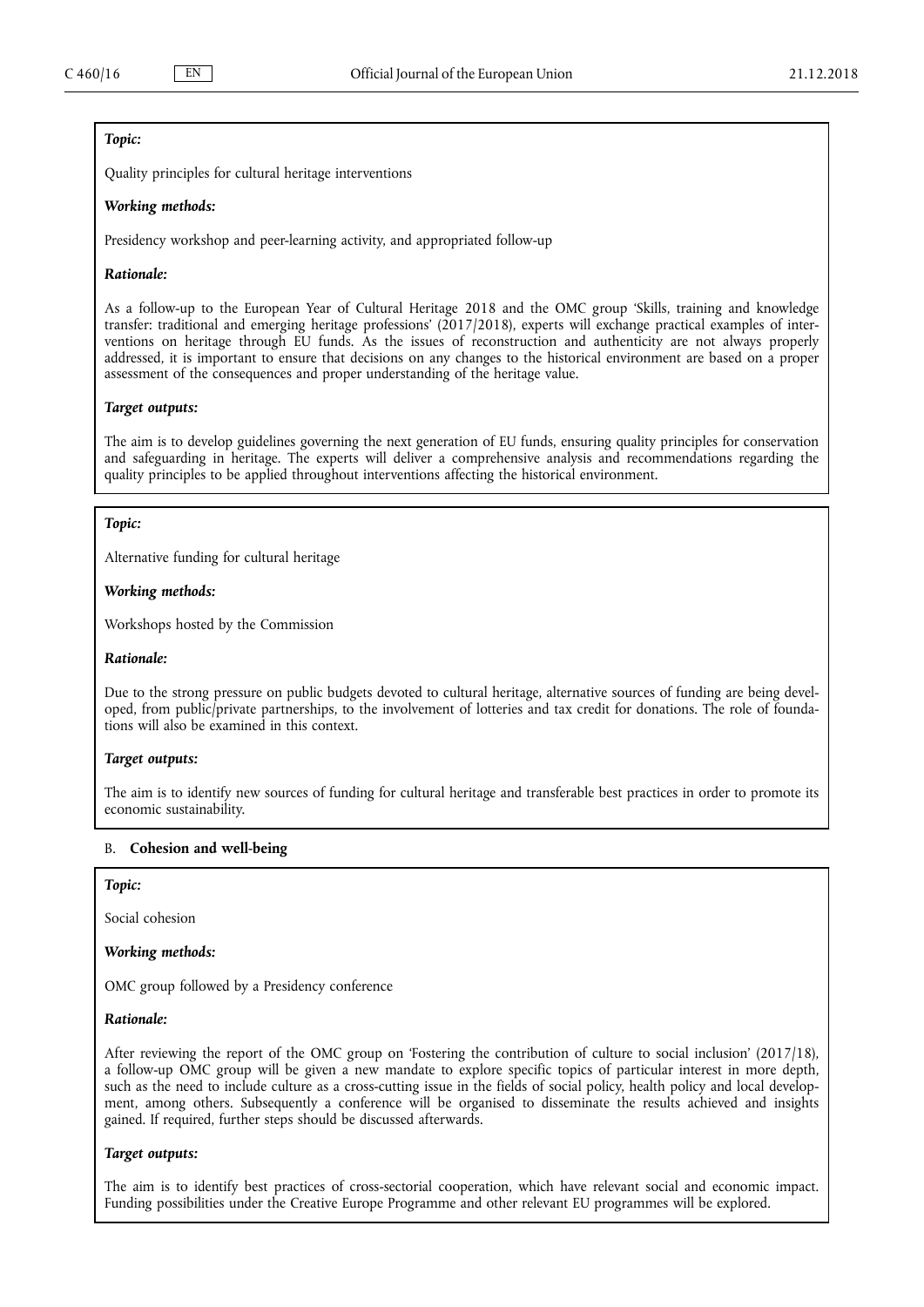High-quality architecture and built environment for everyone

#### *Working methods:*

OMC group followed by a conference hosted by Austria and possible Council conclusions

## *Rationale:*

As recalled by 'The Davos Declaration 2018: Towards a high-quality Baukultur for Europe', culture plays a central role in the environment shaped by humans (which includes architecture, heritage, public space and landscape). Innovative and inclusive processes to deliver and preserve quality architecture are needed to develop an integrated approach contributing to the well-being of all citizens. The focus will be put on architecture as a discipline that encompasses the right balance between cultural, social, economic, environmental and technical aspects for the common good. Multi-disciplinary and participatory governance models contributing to social inclusion and sustainable development of neighbourhoods will be analysed.

#### *Target outputs:*

The exchange of experience and success stories will help to identify best practices. Synergies could be established with the Structural Funds, the Urban Agenda for the EU and its new Partnership on Culture and Cultural Heritage as well as with the UN Agenda 2030 and the OECD project on culture-led regional productivity and well-being.

#### *Topic:*

Understanding digital audiences

#### *Working methods:*

Commission-led expert group

# *Rationale:*

Digital technologies provide an opportunity for cultural organisations to develop interactive relationships with different audiences. In order to take advantage of these opportunities, organisations have to understand their digital audiences better. As a follow-up to the OMC group (2015/16) and the 'Council conclusions on promoting access to culture via digital means with a focus on audience development' (2017), a Commission-led expert group will examine innovative tools and develop guidelines for collecting and managing data on digital audiences.

# *Target outputs:*

Voluntary guidelines should serve as a source of inspiration for cultural organisations and help them to adapt to the ever-changing digital environment. With more user-oriented services, organisations will deepen relationships with their current audiences and reach new ones.

# *Topic:*

Young creative generation

#### *Working methods:*

Presidency conference and possible Council conclusions, follow-up to be discussed

#### *Rationale:*

From an early age, both culture and education promote the development of creative skills and critical thinking. Digitalisation shapes new models of access to culture, personal reinterpretation and self-expression, arousing keen interest among young people and engaging them as active audiences. There is a growing need to have a more strategic approach related to young people's participation in culture, in order to foster their creativity and develop skills that are important for their future employability, active citizenship and social inclusion.

# *Target outputs:*

The policy recommendations will aim at fostering the creativity of young people and their innovation potential in the digital age.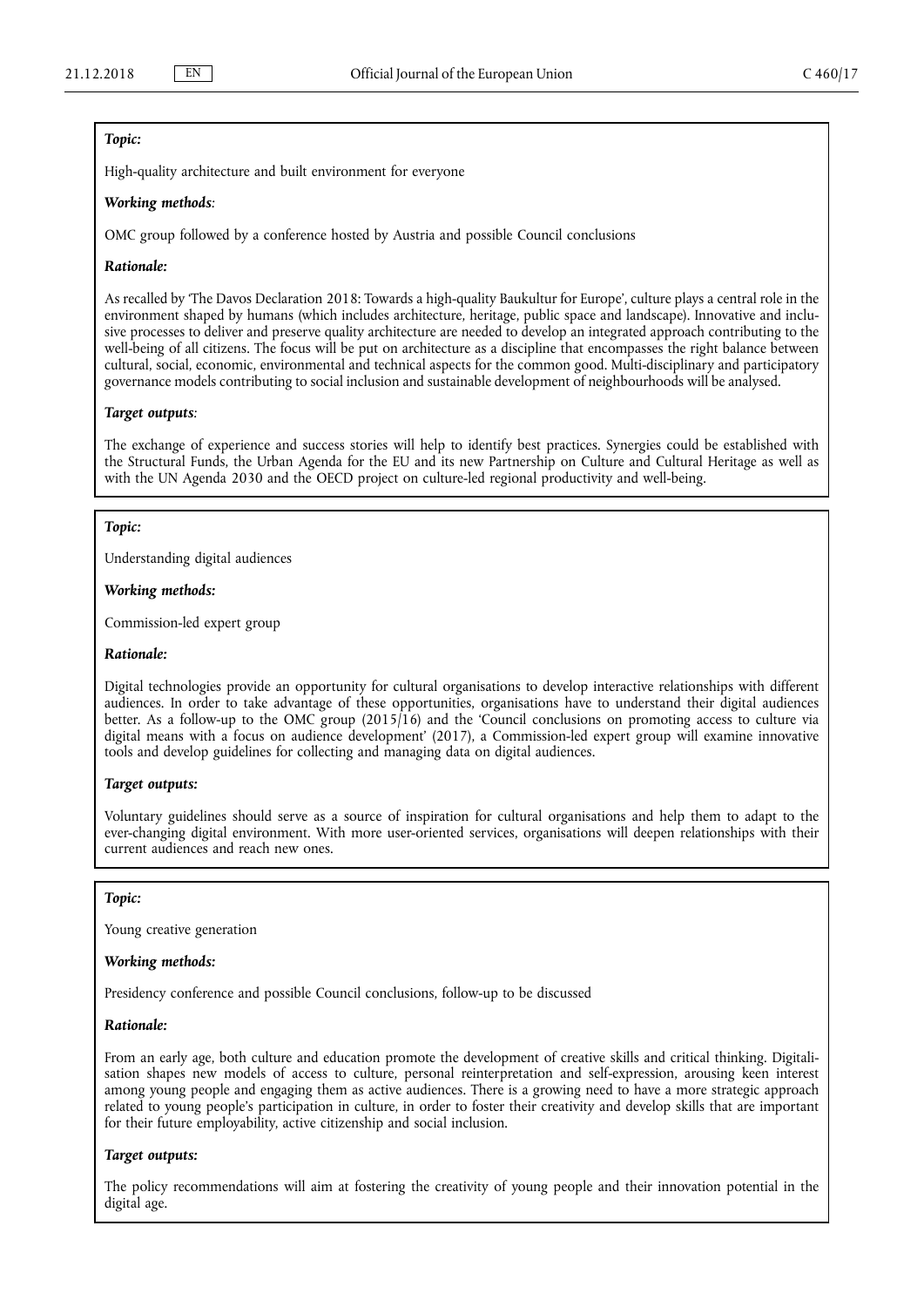Citizenship, values and democracy

#### *Working methods:*

Presidency conference followed by a study

# *Rationale:*

Participation in arts and culture promotes active citizenship, openness, curiosity and critical thinking and thereby leads to a strengthening of democracy. A study will examine the impact of culture on these aspects and collect examples. Cooperation with the Council of Europe should be envisaged and the applicability of its 'Indicator Framework on Culture and Democracy' in the EU context shall be examined.

#### *Target outputs:*

The study will contribute to evidence-based policy measures and raise awareness about the importance of culture for society and democracy.

## C. **An ecosystem supporting artists, cultural and creative professionals and European content**

#### *Topic:*

Status and working conditions of artists and cultural and creative professionals

## *Working methods:*

Study followed by an OMC group

## *Rationale:*

The study should explore career paths including entrepreneurship, nature of income, influence of the market, access to finance, social security and cross-border mobility. As a follow-up, an OMC group should analyse the results, exchange good practice in the Member States and develop policy recommendations.

## *Target outputs:*

The aim is to improve knowledge of the working conditions of artists and cultural and creative professionals in Europe and to get policy advice on designing a favourable environment.

## *Topic:*

Artistic freedom

## *Working methods:*

Workshop hosted by the Commission, followed by a possible conference together with other relevant EU agencies and international organisations

# *Rationale:*

According to the 'EU Charter of Fundamental Rights' and the 'UNESCO Convention on the Protection and Promotion of the Diversity of Cultural Expression' artistic freedom is central to democratic societies. Art can help overcome barriers connected to race, religion, gender, age, nationality, culture and identity, by providing a counter-discourse and contesting privileged narratives and perspectives. Developments and challenges to artistic freedom will be discussed.

# *Target outputs:*

The aim is to discuss specific experiences on this matter in order to raise awareness of its relevance.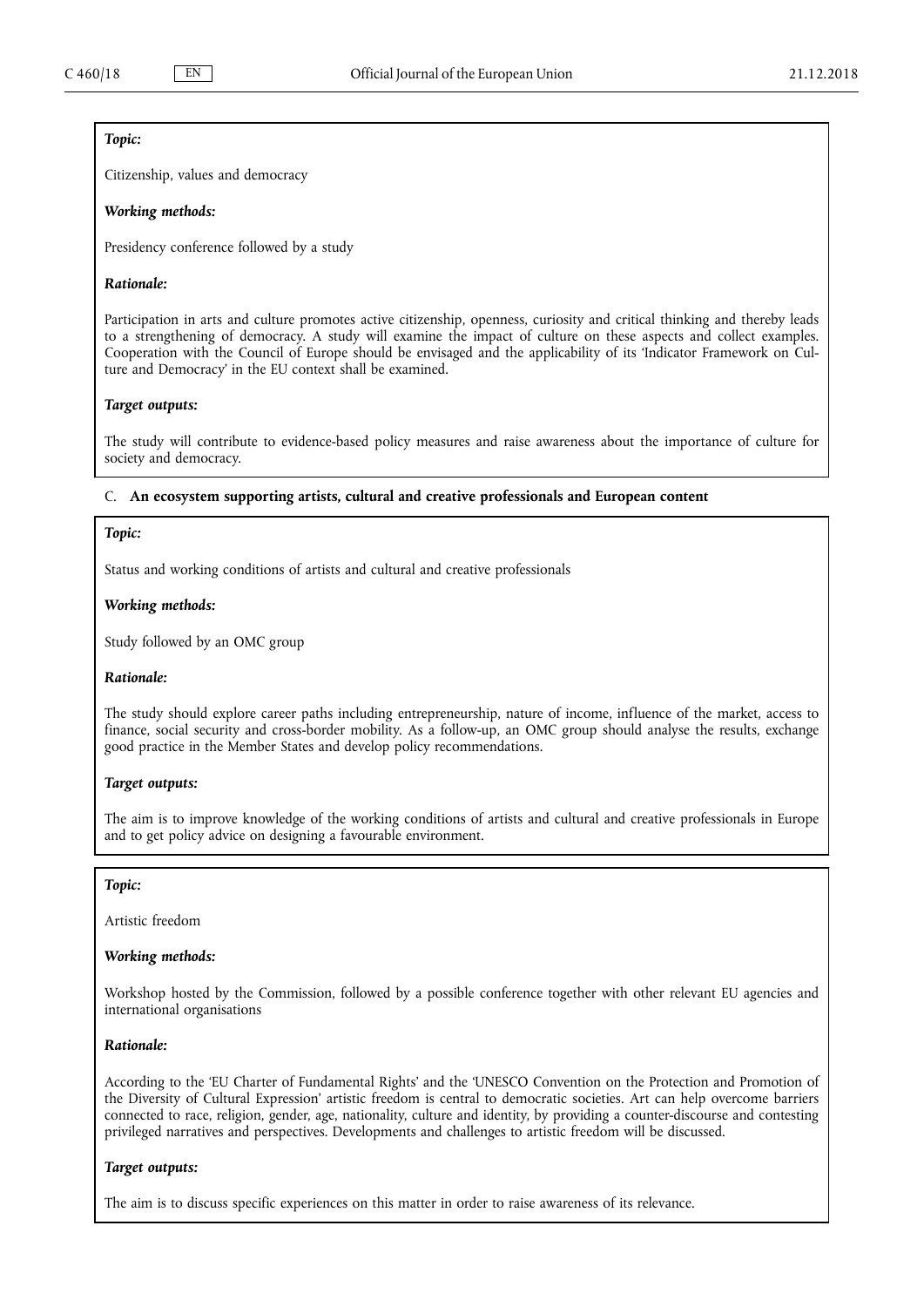Co-productions in the audiovisual sector

#### *Working methods:*

Presidency conference and possible Council conclusions followed by an OMC group

# *Rationale:*

According to the European Audiovisual Observatory, European co-productions generate three times as many admissions as national films. Co-productions help the European industry to scale up by strengthening its position in Europe and in key international markets. National funds and European programmes (such as Creative Europe MEDIA and EURIMAGES) are devoting increasing attention to the potential of co-productions, both for feature films and TV productions, including bilateral co-production and co-development among European countries, and co-production with non-European countries. This potential should also be explored as regards the development of diverse audiences.

# *Target outputs:*

In order to stimulate co-productions, policy recommendations and incentives for co-productions in legal frameworks and audiovisual support schemes will be developed.

## *Topic:*

Diversity and competitiveness of the music sector

# *Working methods:*

Presidency conferences, workshops hosted by the Commission and possible Council conclusions

## *Rationale:*

The digital shift, notably the appearance of music streaming, and the increased competition from global players has led to fundamental changes in the way music is created, produced, performed, distributed, consumed and monetised. Based on activities carried out in the context of 'Music Moves Europe', experts will exchange information on public policies to promote the mobility of artists and the circulation of local repertoire within and beyond Europe.

#### *Target outputs:*

The aim is to identify transferable best practices and to discuss suitable policy measures at European and national level.

# *Topic:*

Multilingualism and translation

#### *Working methods:*

OMC group followed by a Presidency conference

# *Rationale:*

In a multilingual environment, translation is key to enabling broader access to European content. To build upon Europe's linguistic diversity as an asset and to promote better circulation of European works, existing support mechanisms for translation at European and national level will be assessed. As digitalisation has a big impact on linguistic diversity and on the translation professions, their needs in this area will be addressed as well.

#### *Target outputs:*

Experts will exchange best practices on supporting translation in the book and publishing sector, as well as in other cultural and creative sectors, and recommend concrete measures under the Creative Europe Programme to promote linguistic diversity and the circulation of works.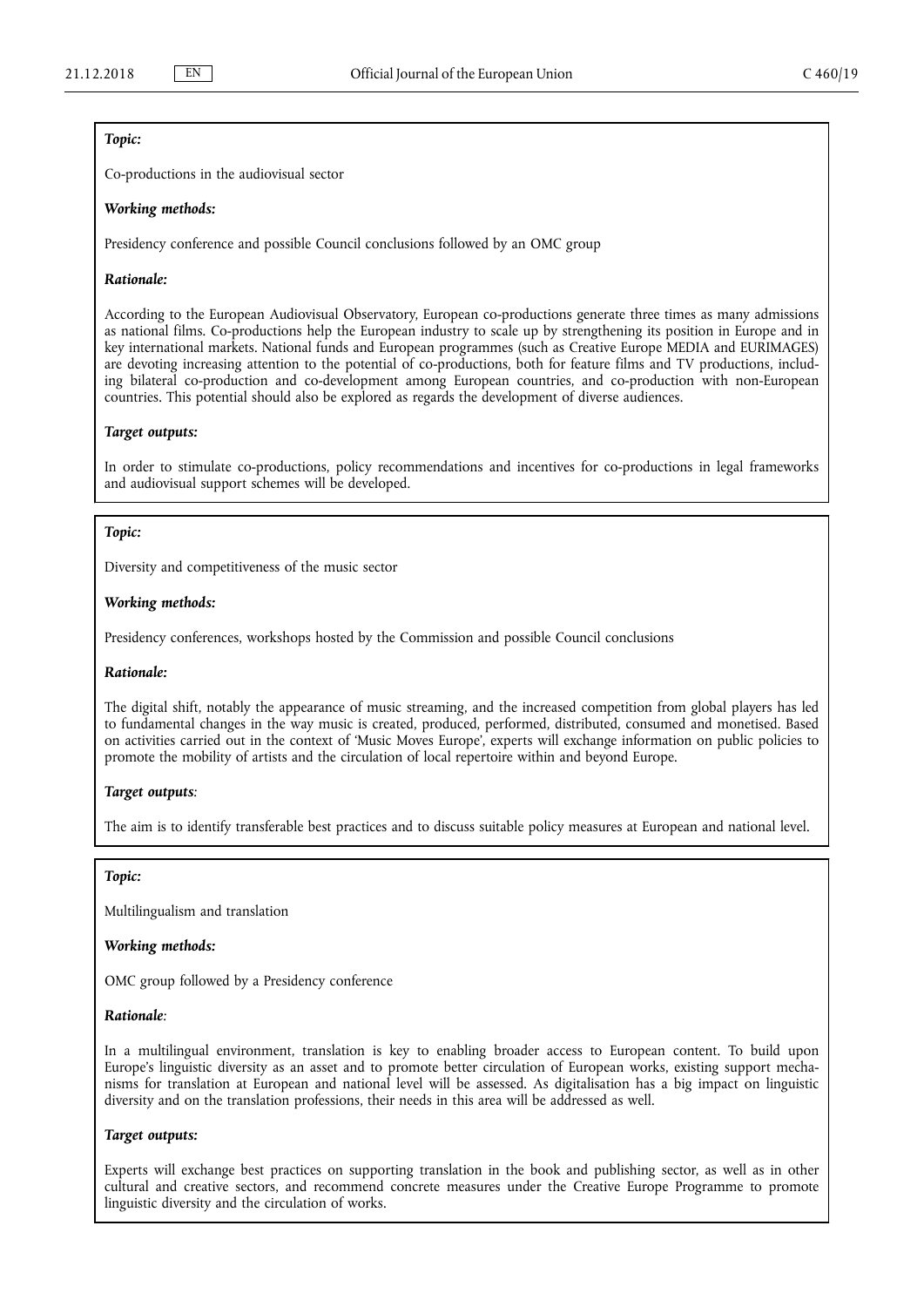Financing and innovation

## *Working methods:*

Informal meeting of Culture Ministers followed by stock-taking seminars hosted by the Commission

#### *Rationale:*

Following the OMC groups 'Access to finance for cultural and creative sectors' (2014/15) and 'Developing entrepreneurial and innovation potential of the cultural and creative sectors' (2016/17) as well as the 'Council conclusions on cultural and creative crossovers to stimulate innovation, economic sustainability and social inclusion' (2015), a stock-taking exercise is needed to assess the implementation of those recommendations.

#### *Target outputs:*

Experts will review what has been implemented so far and discuss measures for future work at European level.

## D. **Gender equality**

#### *Topic:*

Gender equality in the cultural and creative sectors

#### *Working methods:*

Mapping and OMC group followed by possible Council conclusions

#### *Rationale:*

Mapping by the Commission will examine the situation of female artists and cultural professionals (e.g. fight against stereotypes and sexual harassment, access to resources, representation in decision-making positions, pay). In parallel, the Member States will exchange information on national circumstances and good practice. The OMC group will identify the main obstacles and suggest a set of concrete actions. As a next step, the Council may adopt conclusions focusing on selected objectives and actions.

### *Target outputs:*

The aim is to raise awareness of gender equality in the cultural and creative sectors at political, administrative and practical levels and to propose concrete measures under the Creative Europe Programme.

# E. **International cultural relations**

## *Topic:*

Strategic approach to international cultural relations of the EU

#### *Working methods:*

Meetings of the Cultural Affairs Committee (CAC) and/or other appropriate fora with the participation of the EEAS and officials from the Ministries of Foreign Affairs and other relevant ministries, expert meetings and a Presidency conference.

#### *Rationale:*

Taking forward the work of the Friends of Presidency Group (2017/18) on the same topic, the Council will be invited to react to the Joint Communication from the Commission and the EEAS 'Towards an EU strategy for international cultural relations' (2016), by identifying common strategic principles, objectives and priorities of the EU approach, clarifying the roles of the actors involved and proposing areas where joint action at the European Union level is most relevant.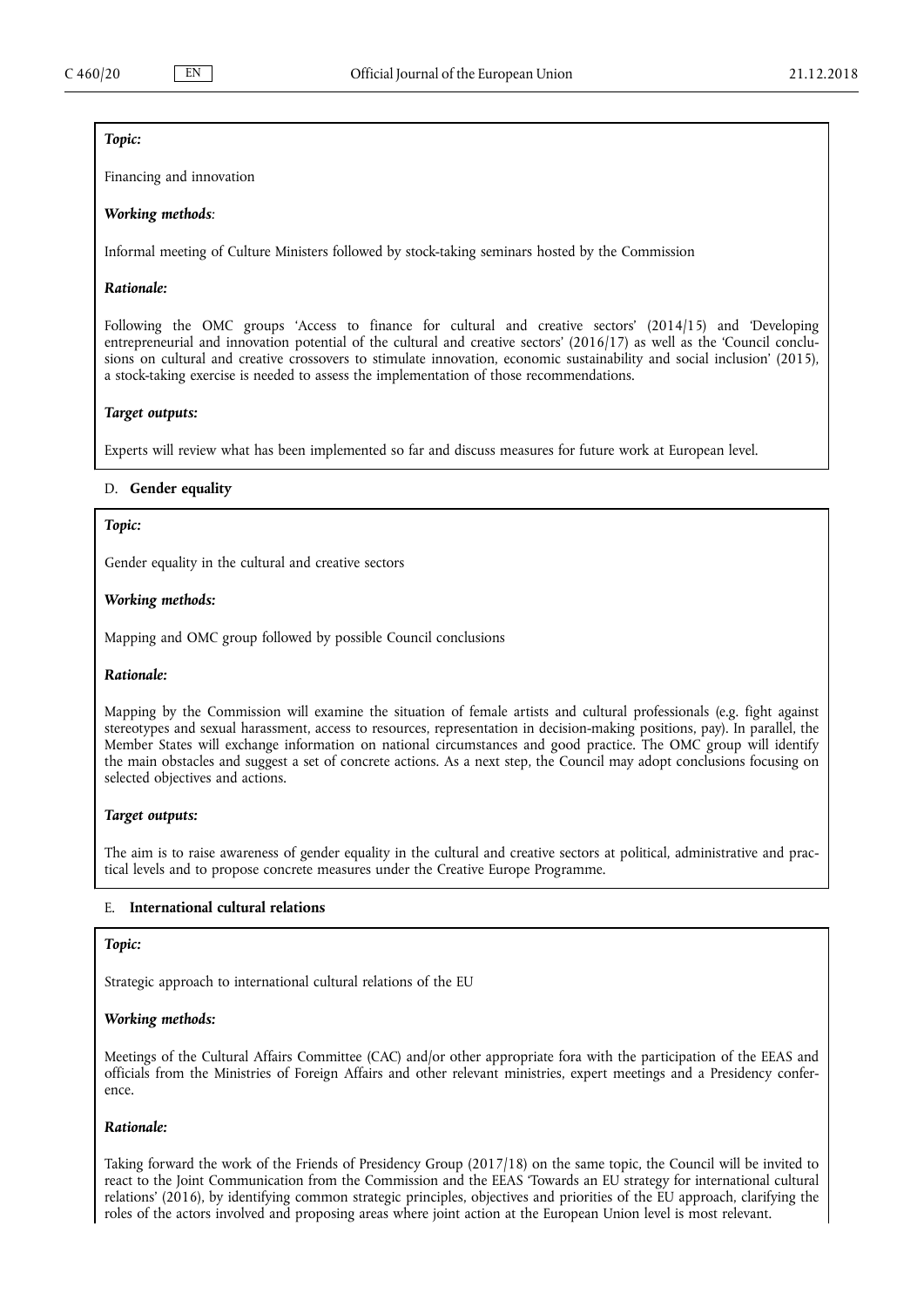# *Target outputs:*

Taking into account the horizontal nature of this task, the aim is to bring together experts from different sectors (e.g. culture, foreign affairs, education, migration, development cooperation, customs and enterprise policies) to develop a common EU strategic approach to international cultural relations, followed by concrete actions for its implementation.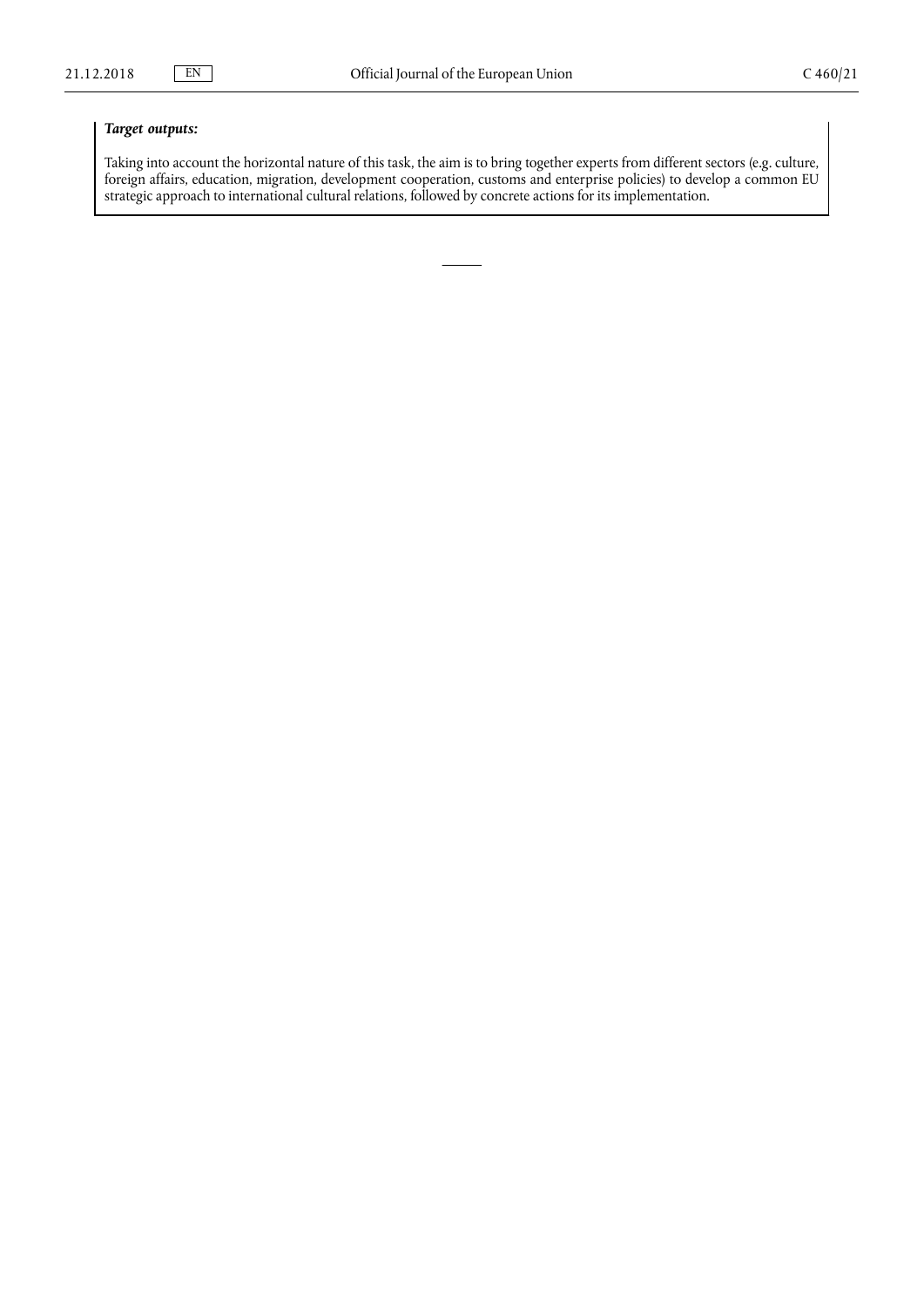C 460/22

EN

| N              |
|----------------|
| Н              |
|                |
| N              |
|                |
| $\overline{ }$ |
| っ              |
| ∝              |
|                |

# *Annex A*

# **Indicative timetable of the Work Plan for Culture 2019-2022**

| Priority                                     | Topics                                             | 2019                                                  |                      | 2020       |                      | 2021                                    |                             | 2022                         |                        |
|----------------------------------------------|----------------------------------------------------|-------------------------------------------------------|----------------------|------------|----------------------|-----------------------------------------|-----------------------------|------------------------------|------------------------|
|                                              |                                                    | 1st half                                              | 2 <sup>nd</sup> half | 1st half   | 2 <sup>nd</sup> half | 1st half                                | 2 <sup>nd</sup> half        | 1st half                     | 2 <sup>nd</sup> half   |
| Sustainability in<br>А.<br>cultural heritage | Participatory governance                           | peer-learning                                         |                      | conference |                      |                                         |                             |                              |                        |
|                                              | Adaptation to climate<br>change                    |                                                       |                      |            |                      |                                         | OMC group                   |                              |                        |
|                                              | Quality principles                                 | <b>PRES</b><br>workshop                               | peer learning        |            |                      |                                         |                             |                              |                        |
|                                              | Alternative funding                                |                                                       |                      | workshop   |                      | workshop                                |                             |                              |                        |
| Cohesion and<br>В.<br>well-being             | Social cohesion                                    | exam. OMC<br>report<br>2017/18                        |                      | OMC group  |                      | exam. OMC<br>report, PRES<br>conference |                             |                              |                        |
|                                              | High-quality architecture<br>and built-environment |                                                       |                      |            | OMC group            |                                         | conference                  | poss. Council<br>conclusions |                        |
|                                              | Understanding digital<br>audiences                 |                                                       |                      |            |                      |                                         | Commission-led expert group |                              | exam. expert<br>report |
|                                              | Young creative generation                          | PRES confer-<br>ence, poss.<br>Council<br>conclusions |                      |            |                      |                                         |                             |                              |                        |
|                                              | Citizenship, values and<br>democracy               | <b>PRES</b><br>conference                             |                      |            | study                |                                         |                             |                              |                        |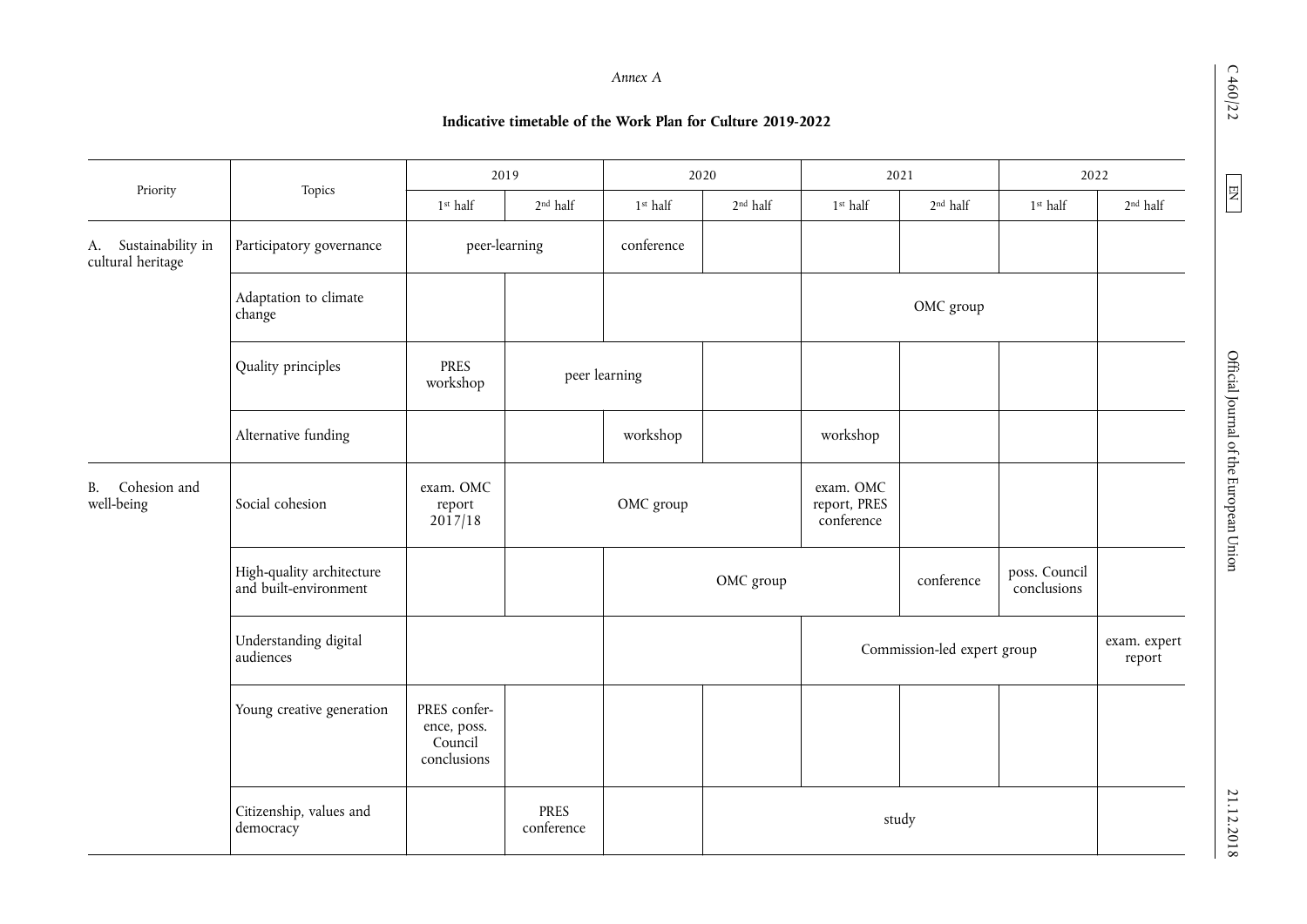| Priority                                                                                                    | Topics                                        | 2019                                                  |                                   | 2020                 |                                                      | 2021                                                  |                           | 2022                      |                      |
|-------------------------------------------------------------------------------------------------------------|-----------------------------------------------|-------------------------------------------------------|-----------------------------------|----------------------|------------------------------------------------------|-------------------------------------------------------|---------------------------|---------------------------|----------------------|
|                                                                                                             |                                               | 1 <sup>st</sup> half                                  | 2 <sup>nd</sup> half              | 1 <sup>st</sup> half | 2 <sup>nd</sup> half                                 | $1st$ half                                            | 2 <sup>nd</sup> half      | 1 <sup>st</sup> half      | 2 <sup>nd</sup> half |
| An ecosystem<br>C.<br>supporting artists,<br>cultural and creative<br>professionals and<br>European content | Status and working condi-<br>tions of artists |                                                       | study                             |                      |                                                      |                                                       | OMC group                 |                           |                      |
|                                                                                                             | Artistic freedom                              |                                                       |                                   | workshop             |                                                      | poss.<br>conference                                   |                           |                           |                      |
|                                                                                                             | Audiovisual co-productions                    | PRES confer-<br>ence, poss.<br>Council<br>conclusions | exam. OMC<br>OMC group<br>report  |                      |                                                      |                                                       |                           |                           |                      |
|                                                                                                             | Music                                         | <b>PRES</b><br>conference                             |                                   | workshop             | workshop                                             | PRES confer-<br>ence, poss.<br>Council<br>conclusions |                           |                           |                      |
|                                                                                                             | Multilingualism and<br>translation            |                                                       |                                   | OMC group            |                                                      |                                                       | exam. OMC<br>report       | <b>PRES</b><br>conference |                      |
|                                                                                                             | Financing and innovation                      | Informal meet-<br>ing of Culture<br>Ministers         | stock-taking<br>seminar           |                      | stock-taking<br>seminar                              |                                                       |                           |                           |                      |
| Gender equality<br>D.                                                                                       | Gender equality                               | mapping and OMC group                                 |                                   |                      | exam. OMC<br>report, poss.<br>Council<br>conclusions |                                                       |                           |                           |                      |
| International<br>Ε.<br>cultural relations                                                                   | Strategic approach                            |                                                       | adoption<br>strategic<br>approach |                      |                                                      |                                                       | <b>PRES</b><br>conference |                           |                      |

EN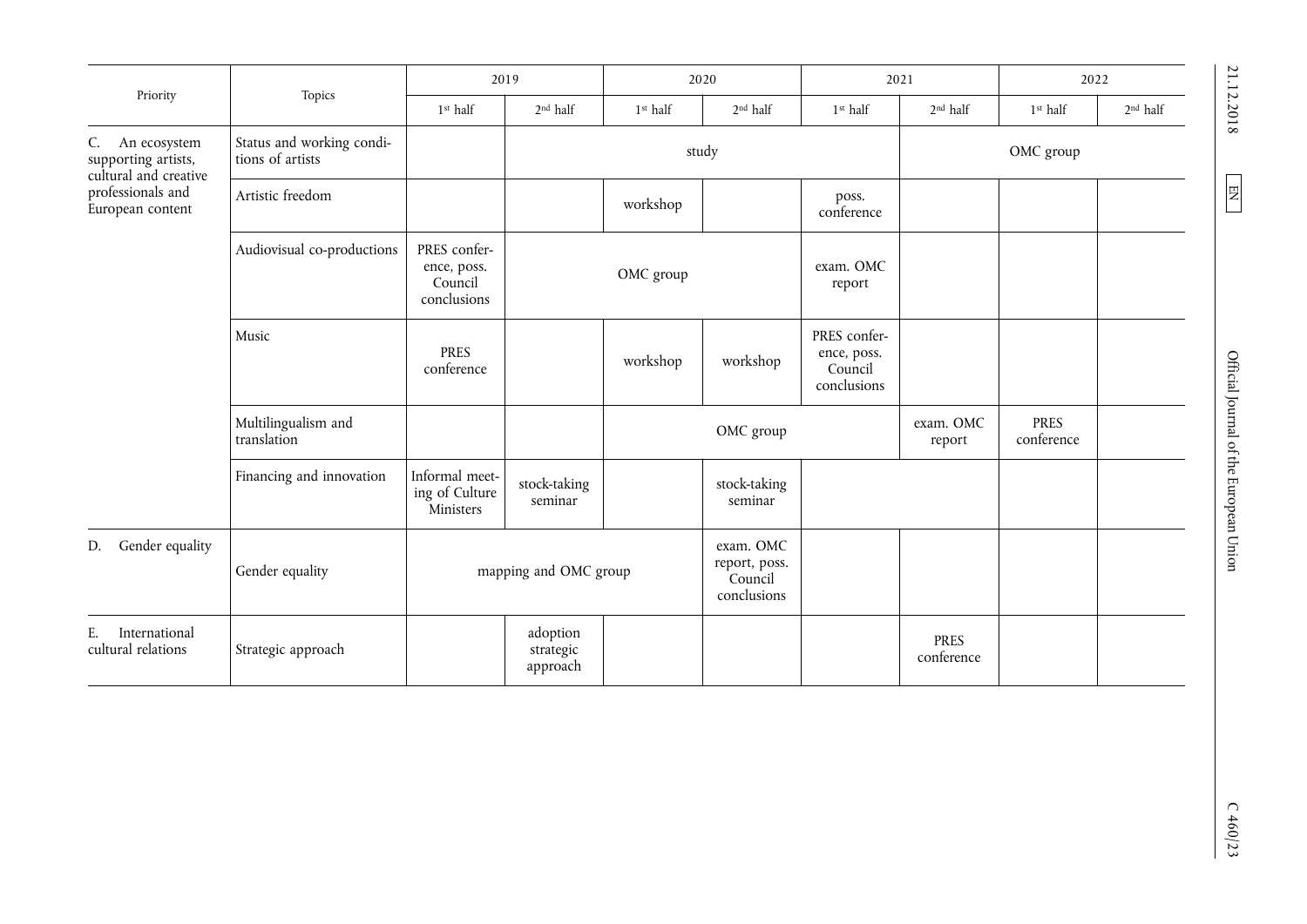#### *Annex B*

# **Principles relating to OMC groups established by the Member States in the framework of the Work Plan for Culture 2019-2022**

#### **Membership**

- The participation of Member States in the work of the OMC groups is voluntary and Member States can join them at any time.
- Member States interested in participating will nominate experts as members of an OMC group. Member States will ensure that the nominated experts have practical experience in the relevant field at national level. The nominated experts are committed to effective communication with competent national authorities. The Commission will coordinate the nomination exercise.
- Each OMC group can decide to invite independent experts, representatives of civil society and representatives of European third countries to contribute to the work. Such participants can also be added for the whole working period, with the requirement that their membership be approved unanimously by the OMC group.

## **Mandate**

— The mandate of each OMC group will be finalised in the Cultural Affairs Committee on the basis of a draft mandate proposed by the Commission in accordance with Chapter IV.

## **Working procedures**

- OMC groups will concentrate on delivering concrete and useable results on the subject requested.
- Each OMC group will prepare its work schedule according to this Work Plan for Culture.
- Each OMC group will be responsible for appointing its chair or co-chairs at the first expert group meeting.
- The Commission will provide expertise and logistical support for the work of the OMC groups. As far as possible, it will also support the OMC groups by other suitable means (including a kick-off meeting and studies relevant to their field of work).
- To support the exchange of good practice, meetings of the OMC groups including study visits may also take place at the invitation of a Member State.

## **Reporting and information**

- The chairs of the OMC groups will report to the Cultural Affairs Committee on the progress made and outcomes achieved. If appropriate, the Cultural Affairs Committee will provide further guidance to the OMC groups, in order to ensure the desired outcome is achieved within the desired time frame.
- The agendas and minutes of the meetings of OMC groups will be available to all Member States, irrespective of their degree of participation.
- The final reports of the OMC groups will be published, and executive summaries should be translated by the Commission into all official EU languages.